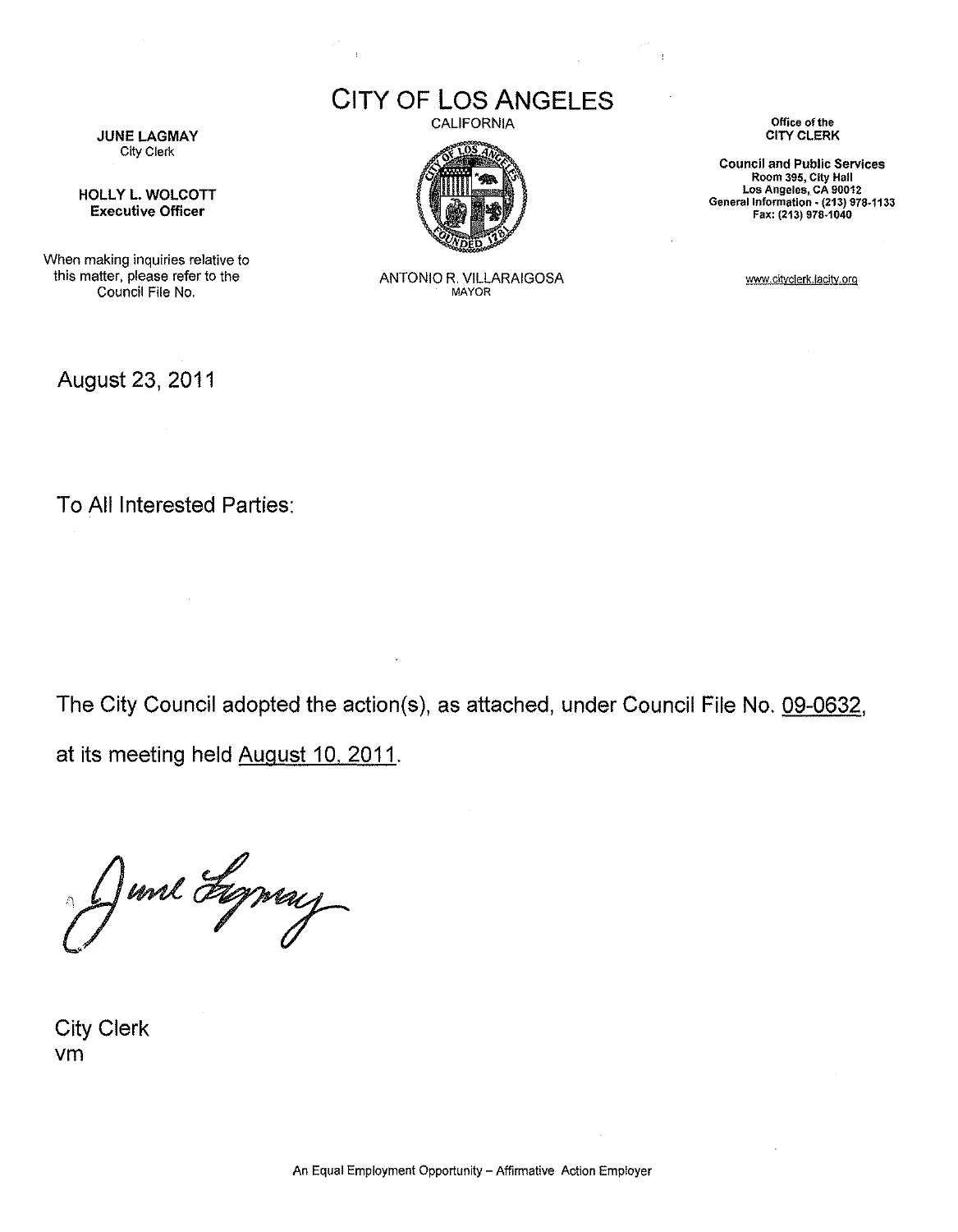| Mayor's Time Stamp<br>OFFICE OF THE MAYOR<br>RECEIVED<br>2011 AUG 15 AM 11:41<br>CITY OF LOS ANOTHERS                                                        | TIME LIMIT FILES<br><b>ORDINANCES</b> | <b>City Clerk's Time Stamp</b><br>2011 AUG 15 AM 11: 34<br><b>CITY CLERK</b> |
|--------------------------------------------------------------------------------------------------------------------------------------------------------------|---------------------------------------|------------------------------------------------------------------------------|
| COUNCIL FILE NUMBER 446-09-0632<br>COUNCIL APPROVAL DATE AUGUST 10, 2011 LAST DAY FOR MAYOR TO ACT                                                           | <b>COUNCIL DISTRICT_</b>              | <b>AUG 25 2011</b>                                                           |
| ORDINANCE TYPE: Ord of Intent _____ Zoning Personnel General                                                                                                 |                                       |                                                                              |
| Improvement X LAMC LAAC CU or Var Appeals - CPC No.                                                                                                          |                                       |                                                                              |
| MUNICIPAL CODE TO PROHIBIT THE PURCHASE OF ANIMALS ON PUBLIC<br>STREETS OR SIDEWALKS IN THE CITY OF LOS ANGELES                                              | <b>APPROVED</b>                       | <b>DISAPPROVED</b><br>$\mathcal{D}$                                          |
| PLANNING COMMISSION                                                                                                                                          |                                       | <b>SOLLING</b>                                                               |
| DIRECTOR OF PLANNING                                                                                                                                         |                                       |                                                                              |
| <b>CITY ATTORNEY</b><br>CITY ADMINISTRATIVE OFFICER                                                                                                          |                                       | Ī                                                                            |
| <b>OTHER</b>                                                                                                                                                 |                                       | ي<br>س                                                                       |
| DATE OF MAYOR APPROVAL, DEEMÉD APPROVED OR *VETO<br>TVETOED ORDINANCES MUST BE ACCOMPANIED WITH OBJECTIONS IN WRITING PURSUANT TO CHARTER SEC. 250(b) (c) () |                                       | AUG 2 2 2011                                                                 |
| (CITY CLERK USE ONLY PLEASE DO NOT WRITE BELOW THIS LINE)                                                                                                    |                                       |                                                                              |
| AUG 2 3 2011<br>DATE RECEIVED FROM MAYOR                                                                                                                     | ORDINANCE NO.                         | 181851                                                                       |
| AUG 2 5 2011<br>DATE PUBLISHED<br>DATE POSTED                                                                                                                |                                       | SEP 2 5 2011<br>EFFECTIVE DATE                                               |
| ORD OF INTENT: HEARING DATE                                                                                                                                  | ASSESSMENT CONFIRMATION               |                                                                              |
| $NO =$<br>ORDINANCE FOR DISTRIBUTION: YES                                                                                                                    |                                       |                                                                              |

 $\hat{\boldsymbol{\cdot}$ 

 $\mathcal{A}$ 

 $\sim$ 

 $\langle \hat{u} \rangle$  ).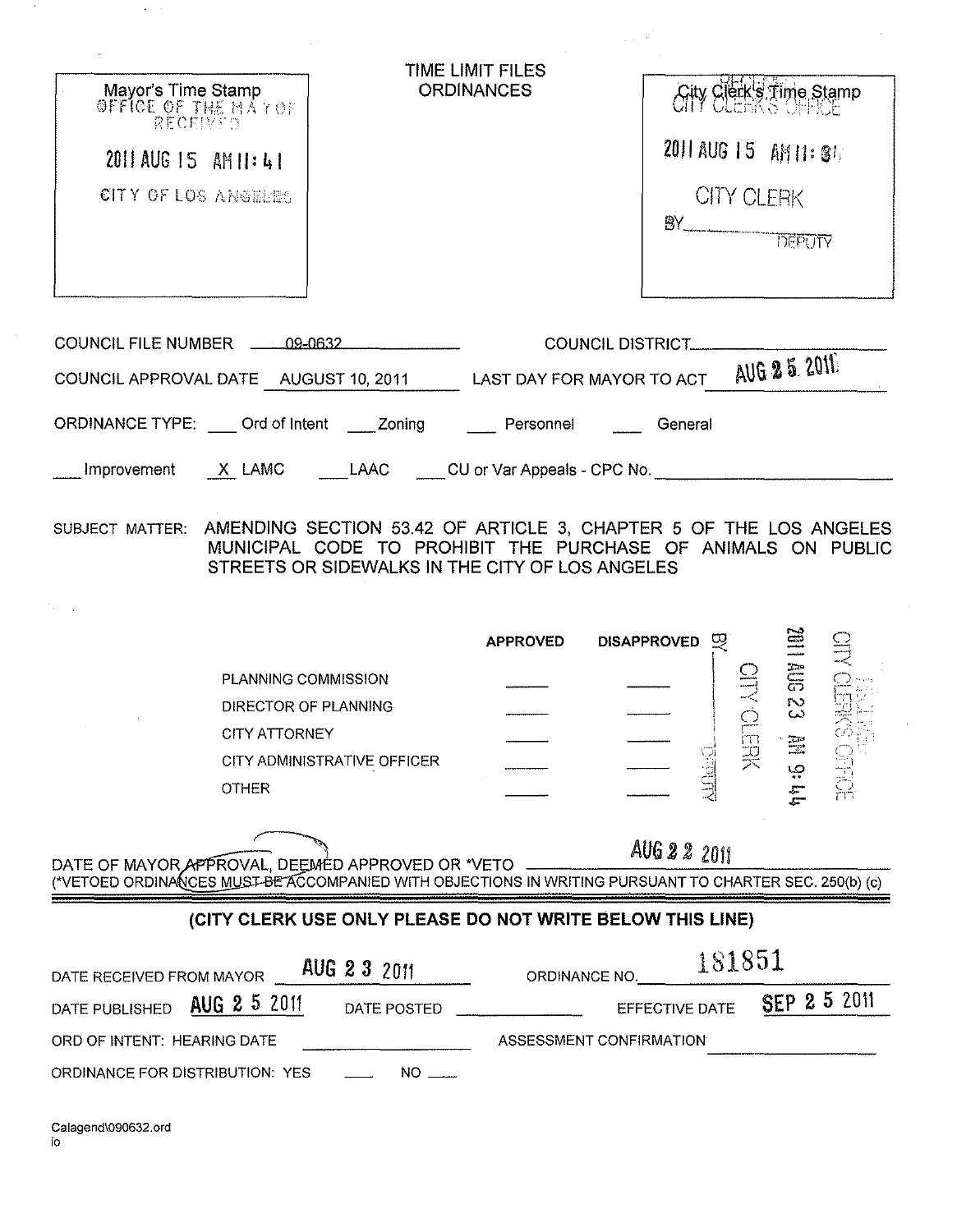# TO THE COUNCIL OF THE COUNCIL OF THE COUNCIL OF THE CITY OF LOS ANGELES

## Your **PUBLIC SAFETY COMMITTEE**

## reports as follows:

PUBLIC SAFETY COMMITTEE REPORT and ORDINANCE relative to prohibiting the purchase of animals on public streets or sidewalks in the city of Los Angeles.

Recommendation for Council action, SUBJECT TO THE APPROVAL OF THE MAYOR:

PRESENT and ADOPT accompanying ORDINANCE amending Section 53.42 of Article 3, Chapter 5 of the Los Angeles Municipal Code (LAMC) to prohibit the purchase of animals on public streets or sidewalks in the city of Los Angeles.

Fiscal Impact Statement: None submitted by the City Attorney. Neither the City Administrative Officer nor the Chief Legislative Analyst has completed a financial analysis of this report.

#### Community Impact Statement Submitted: None

# (The Transportation Committee waived consideration of the above matter.)

#### **SUMMARY**

Accompanying a report to Council dated June 16, 2011 (attached to the Council file), the City Attorney presents Ordinance amending the LAMC to prohibit the purchase of animals on public streets or sidewalks in the city of Los Angeles.

The City Attorney reports that the illegal sale of live animals, especially in the Santee Alley area of the Downtown Fashion District, is a growing problem. The purpose of the Ordinance is to augment the existing prohibition on the sale of live animals on public streets and sidewalks. The Ordinance will make it unlawful for any person to purchase, offer to purchase, barter or receive without cost, live animals on public streets and sidewalks. According to the Department of Animal Services, sales of animals on public streets or sidewalks contributes to the proliferation of homeless or unwanted animals that end up in the City's animal shelters. In addition, these animals are often held in substandard conditions, deprived of adequate food and water, and exposed to the elements.

The accompanying Ordinance allows enforcement of this measure by means of administrative citations in addition to misdemeanor charges. The penalties of \$250 for the first violation, \$500 for the second violation, and \$1,000 for the third violation are consistent with those in the administrative citations enforcement program.

At its meeting held July 11, 2011, the Public Safety Committee discussed this matter with representatives of the Department of Animal Services and the City Attorney. The City Attorney's representative stated that the draft Ordinance allows for enforcement by any City of Los Angeles law enforcement officer. Also, the Ordinance can be applied citywide. During the public comment period, members of the public expressed support for the draft Ordinance.